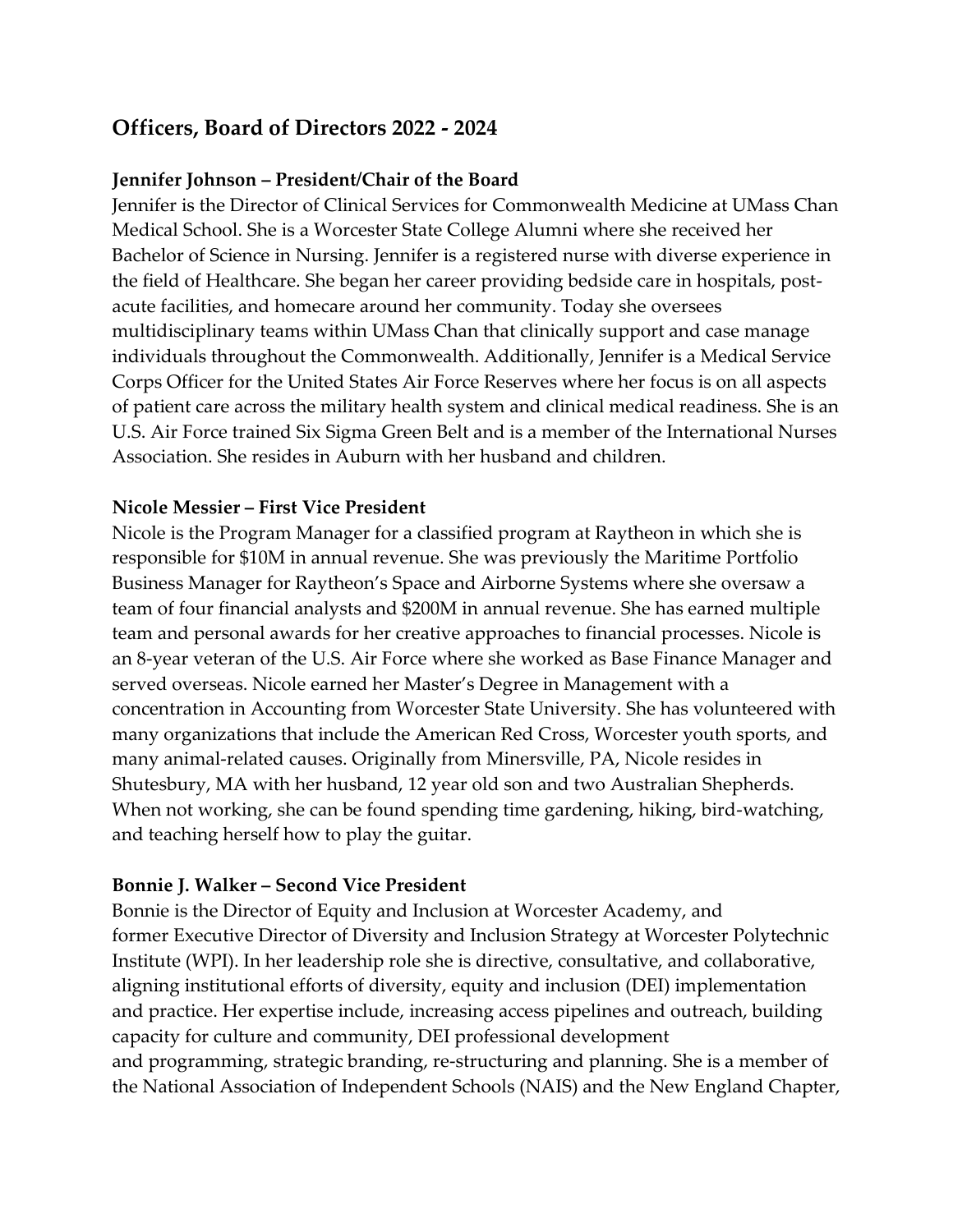and the Board at the African Center for Education (ACE), in Worcester. Bonnie writes a column, *Outside the Box,* for the Worcester Business Journal. She received her B.A., magna cum laude, in Sociology, and M.A. in Communications. She resides in Millbury with her husband and children.

#### **Ryan Matson – Secretary**

Ryan is the Vice President of Business Development for Peregrine Property Management, a property management firm based in RI and MA. He is the chair of the GSCWM Fund Development Committee. He was a member of the 2018 Forty under 40 class in the Worcester Business Journal. Ryan resides in Worcester where he attended and graduated from Assumption College. This will be Ryan's third term on the GSCWM Board of Directors and his second term on the Board Development Committee.

### **Sheryl Zarozny – Treasurer**

Sheryl is Practice Director at Change Healthcare Consulting. She was previously the Owner/Principal of A3 Management Consulting. With over 30 years' experience in the payer and medical provider industry, Sheryl is an innovative and results-oriented executive and strategic thought leader with extensive experience in both operational and information technology aspects of healthcare and business. Sheryl spends time volunteering as well. She is on the board of directors for Women in Action, Inc. which is a local organization with a vision to increase the range of opportunities, activities, skills, roles, and rights available to women by encouraging the fullest use and development of women's abilities and resources. She is a member of the pastoral council at her church. Sheryl is a member of the board of advisors for the Macgregor Communications Boston PM Summit. Sheryl has mentored college freshmen at Bryant University for several years on their IDEA program design thinking projects required for all freshmen.

## **Board Members-at-Large 2022 – 2024**

**Andrea Aiello** - Andrea is the Associate Dean for Academic and Student Services in the School of Management at Clark University. She serves on numerous School of Management and University committees and is a member and supporter of the United Way Women's Initiative. Andrea completed her second 2-year term on the GSCWM Board Development Committee and served on the GSCWM Board of Directors from 2010-2013, serving on the Finance Committee and as First Vice President. She joins the Board of Directors again as an at-large member. She was invited to participate in the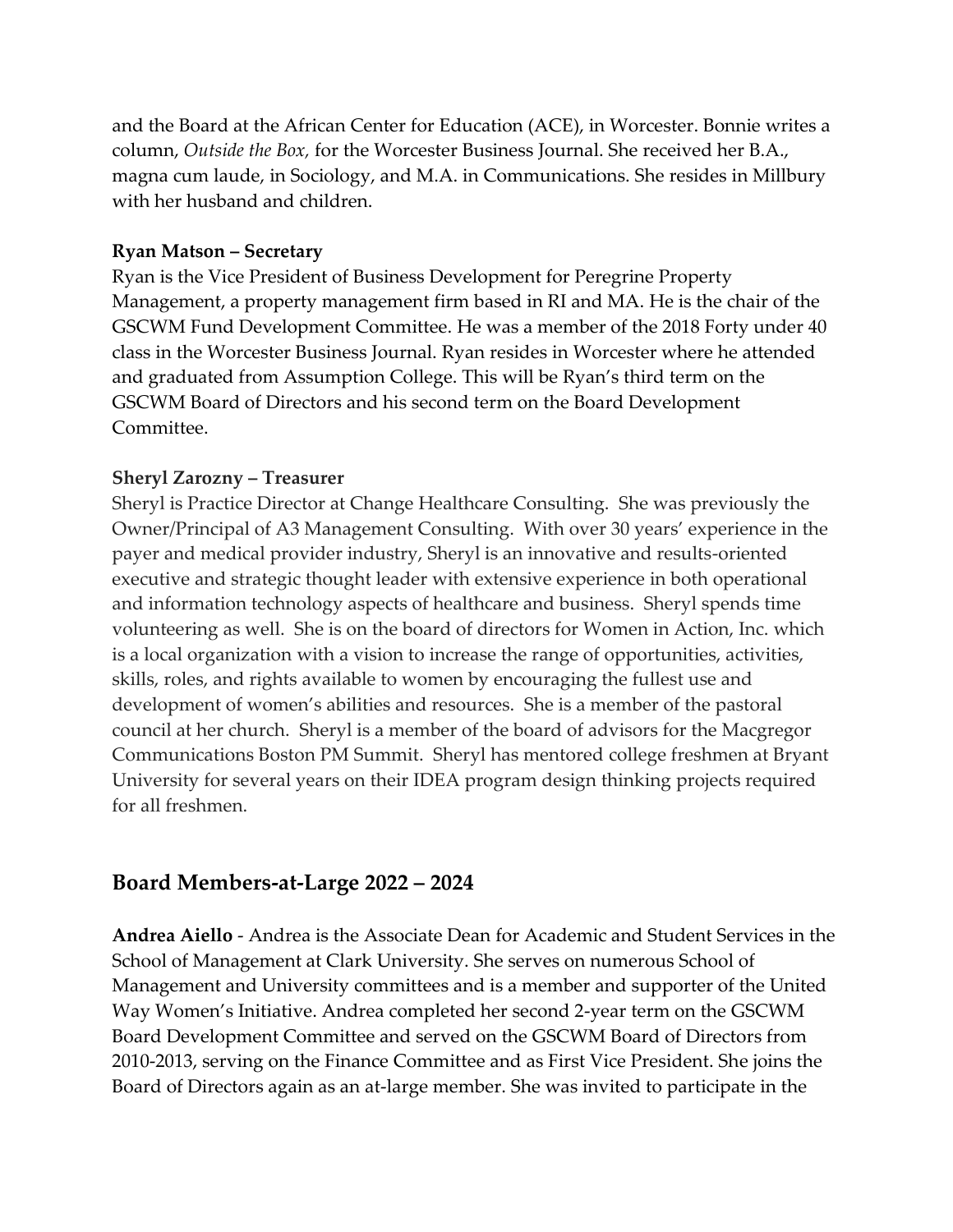White House Council on Women and Girls, with the White House Council of Economic Advisors under the Obama administration with deans from numerous AACSB accredited universities, administration officials, and business stakeholders to seek ways to expand opportunities for women in business. She has been involved in volunteer work promoting leadership for young women and working in higher education for over 30 years. She holds an M.B.A. and undergraduate degree in Public Administration and teaches organizational leadership part-time. Andrea resides in Sutton with her family.

**Christine Cassidy** - Christine is a Senior Vice President and the Chief Communications Officer for Fallon Health in Worcester. She is responsible for all of the company's internal and external communications functions, as well as community engagement and government affairs. Christine is Chair of the Worcester Regional Chamber of Commerce Board of Directors, a member of the Board of Directors for the Worcester Regional Research Bureau and the Massachusetts Taxpayers Foundation, and an Emerita member of the Leadership Council for the United Way of Central Massachusetts' Women's Initiative. Additionally, she was recognized in 2008 by the Girl Scouts of Central and Western MA as a Woman of Distinction, chaired the 2015 and 2016 Worcester Women's Leadership Conference, selected by the YWCA of Central MA as its 2017 recipient of the Katharine F. Erskine Award in Business and Law, and in 2019 named as one of the *Worcester Business Journal's* Outstanding Women in Business. She graduated summa cum laude from Becker College where she received a Bachelor of Science in Business Administration.

**Ellen W. Freyman**- Attorney Ellen W. Freyman, a resident of Longmeadow, concentrates her practice in all aspects of commercial finance and real estate: acquisitions and sales, development, leasing and financing. She has an extensive land use practice that includes zoning, subdivision, project permitting and environmental matters. Ellen is a graduate of the Western New England University School of Law (1988) and Pennsylvania State University (1977). Ellen has been active in the community since moving to western Massachusetts in 1983 and has been recognized or awarded by: the Professional Women's Chamber (Women of the Year, 2012); Ad Club of Western Massachusetts (Pynchon Award, 2012); Springfield Leadership Institute (Community Service Award, 2011); Massachusetts Lawyers Weekly (Top Women of Law Award, 2010); the Reminder Publications (Hometown Hero Award, 2010); and BusinessWest Magazine (Difference Makers Award, 2011).

**Adrienne Hall-Phillips**- Adrienne is an Associate Professor in the Business School at Worcester Polytechnic Institute (WPI). She teaches courses at the undergraduate and graduate level, specifically in the area of marketing. As an educator who strives to make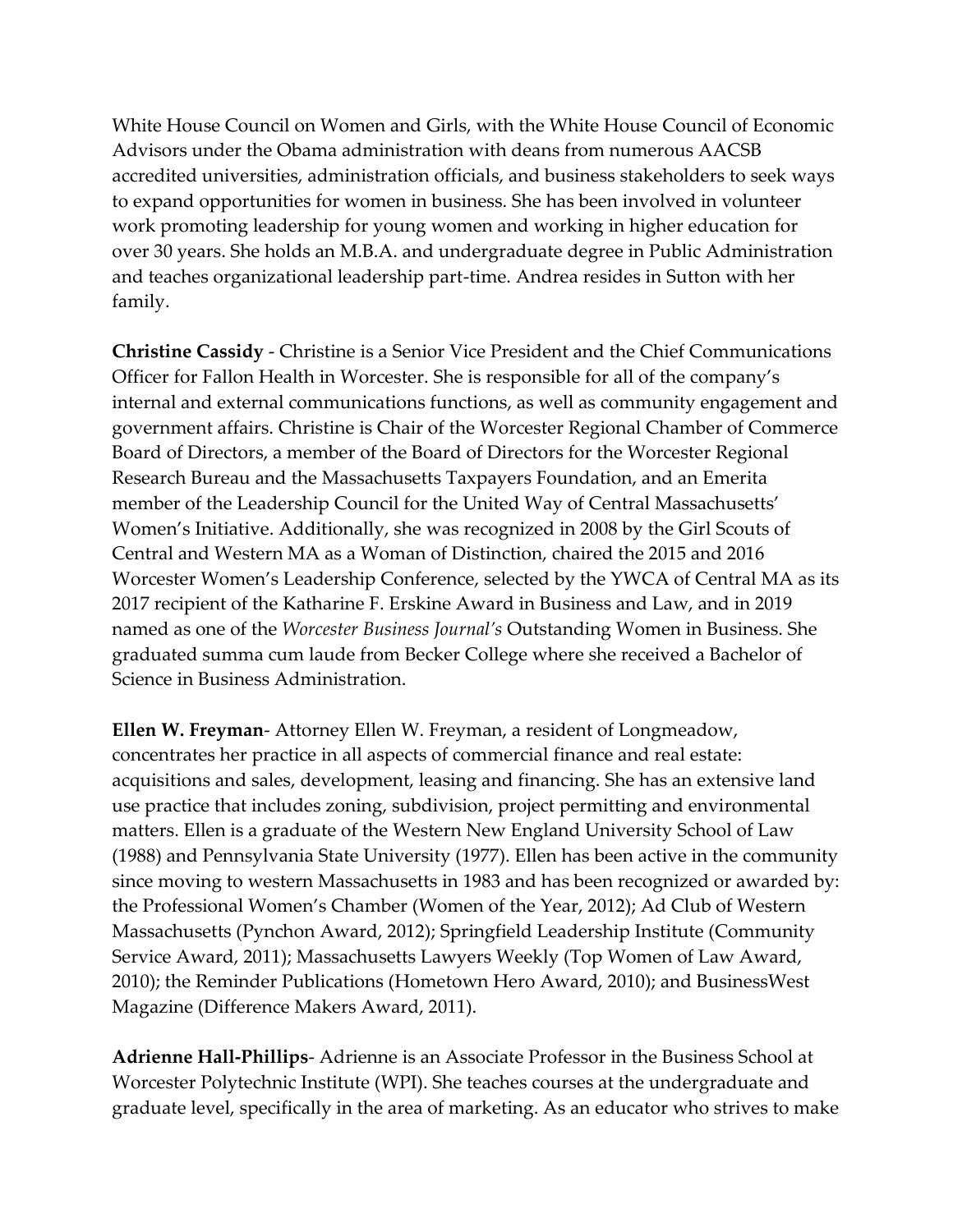a difference inside and outside the classroom, Adrienne also serves as youth leader for her church and is a member of the Central Massachusetts (MA) Chapter of The Links, Inc., a community-focused service organization. She holds a BS in Chemical Engineering from North Carolina A&T State University and a PhD in Consumer Behavior from Purdue University. She is originally from Indianapolis, Indiana but now resides in Worcester with her husband.

**Amy Jamrog**- Amy is a financial advisor, author, coach, speaker and owner of The Jamrog Group in Holyoke. Amy has been providing financial planning advice to families, business owners and non-profit organizations for more than twenty-five years. She was the recipient of the NCCJ Human Relations Award in 2018 and the Community Foundation's Philanthropic Advisor of the Year in 2020. She served nine years as Trustee for the Community Foundation of Western Mass, and is a former board member of The Women's Fund of Western Massachusetts, Health New England, NCCJ, Tech Foundry, and The American Cancer Society. Amy graduated from Middlebury College in 1994 with a degree in creative writing. Her book *Life Savings Conversations* was an Amazon best seller in 2020. Amy and her wife Kim live in South Hadley. When not working, Amy can be found on the Connecticut River on her pontoon boat or in her cowboy boots at a country music concert.

**Patricia Leary**- Patricia is a passionate nonprofit professional with over a decade of experience in public policy, community organizing, youth development and fundraising. She recently worked as the Manager of Community Engagement and Women's Initiative at the United Way of Central MA. She has also worked as the Community Advocacy Director for the American Heart Association (focusing on local public policy initiatives), and as the Grassroots Manager at the American Cancer Society's Cancer Action Network (the policy arm to the American Cancer Society), where she was awarded the Grassroots Professional of the Year award for her work to engage volunteers in cancer advocacy. She received both her Bachelor of Arts in Sociology and Master of Arts in Community Development and Planning from Clark University in Worcester. She has served on the Board of Directors at the YWCA Central Massachusetts, was a member of the Investing in Girls Alliance, and completed a 6 month training program with Emerge Massachusetts, which trains women to run for public office. As a mom to a new baby boy and a sassy toddler girl, Patricia is dedicated to empowering women and girls. She resides in Shrewsbury with her husband, daughter, and son.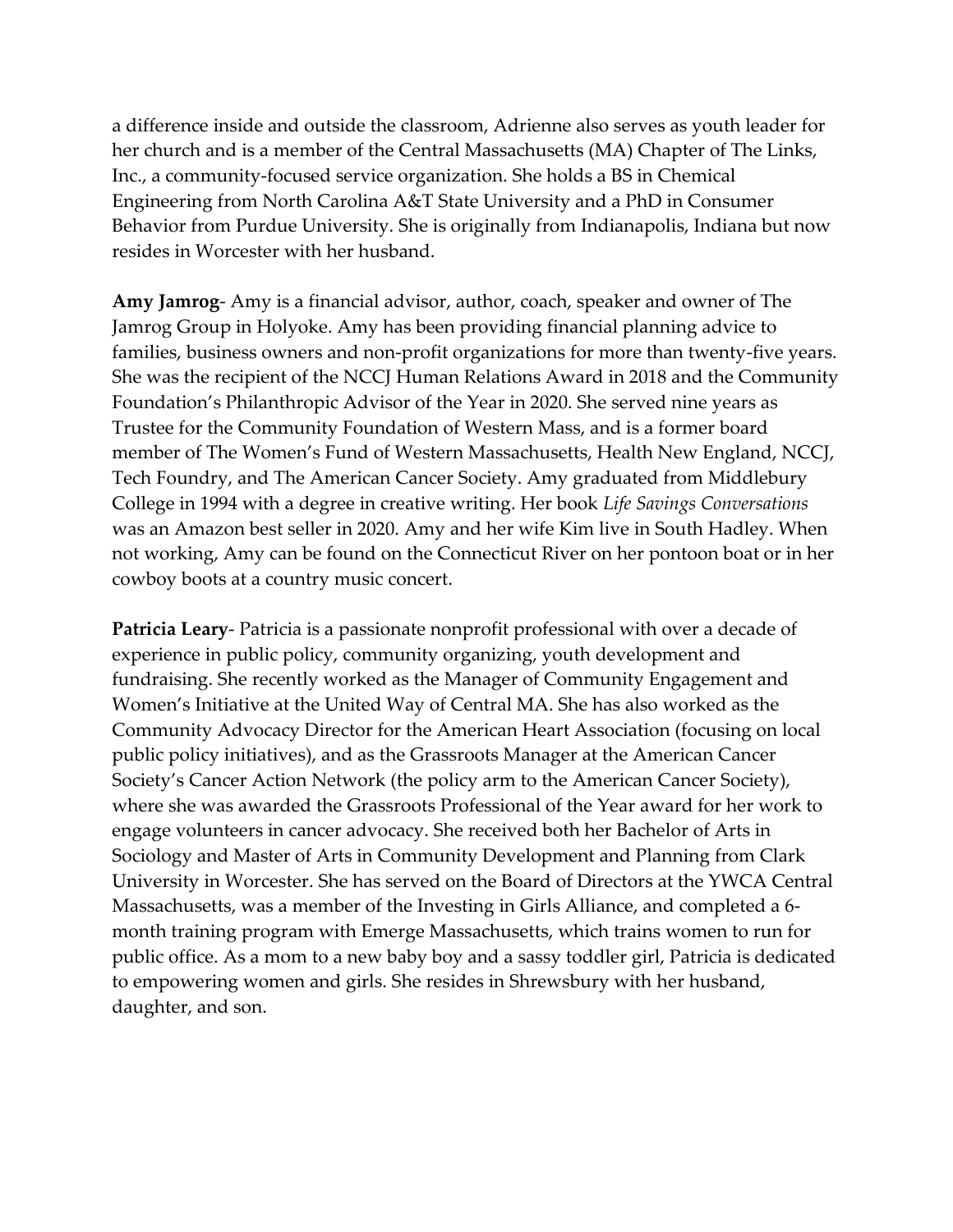# **2022 Board Development Committee**

**Ryan Matson**- Ryan is the Vice President of Business Development for Peregrine Property Management, a property management firm based in RI and MA. He is the chair of the GSCWM Fund Development Committee. He was a member of the 2018 Forty under 40 class in the Worcester Business Journal. Ryan resides in Worcester where he attended and graduated from Assumption College. This will be Ryan's third term on the GSCWM Board of Directors and his second term on the Board Development Committee.

**Roberta McCulloch-Dews**- Roberta currently serves as Director of Administrative Services within the Office of the Mayor for the city of Pittsfield and also serves as the city's Public Information Officer. A communications professional with more than 20 years of experience, Roberta began her career as a newspaper journalist in 2000, and later transitioned to marketing communications and public relations in the fields of global manufacturing, healthcare, higher education and currently local government. Roberta graduated from New York University (NYU) with a bachelor's degree in Print Journalism. In 2019, she earned her master's degree in Social and Public Policy and an Advanced Certificate in Project Management from SUNY Empire. Roberta and her husband, Warren Dews Jr., have three children, Warren III, West, and Kennedy.

# **Delegates to the National Council 2022 - 2025**

**Heidi Gutekenst** - Heidi Gutekenst is a proud lifelong Girl Scout. She started as a Brownie and stayed with the organization until she graduated high school. She's most proud of earning the Medal of Honor and the Gold Award as an older Girl Scout. Combined with girl and adult experience, she has been a registered Girl Scout for 37 years. Girl Scouts instilled a strong belief in activism, volunteerism and empowerment of children. Heidi works in Early Childhood Education and serves as an elected member of her town's School Committee, serving as the Chair. Heidi credits the leadership experiences she had in Girl Scouts with her success as an adult.

**Patricia Hallberg** – Pattie is the Chief Executive Officer of Girl Scouts of Central and Western Massachusetts (GSCWM). Pattie joined GSCWM as CEO in 2008 to lead the merger of the three Girl Scout councils into one organization with a commitment to developing girl's leadership potential. Under her direction, GSCWM has emerged as a leader in central and western Massachusetts in advocacy for girls. Pattie was an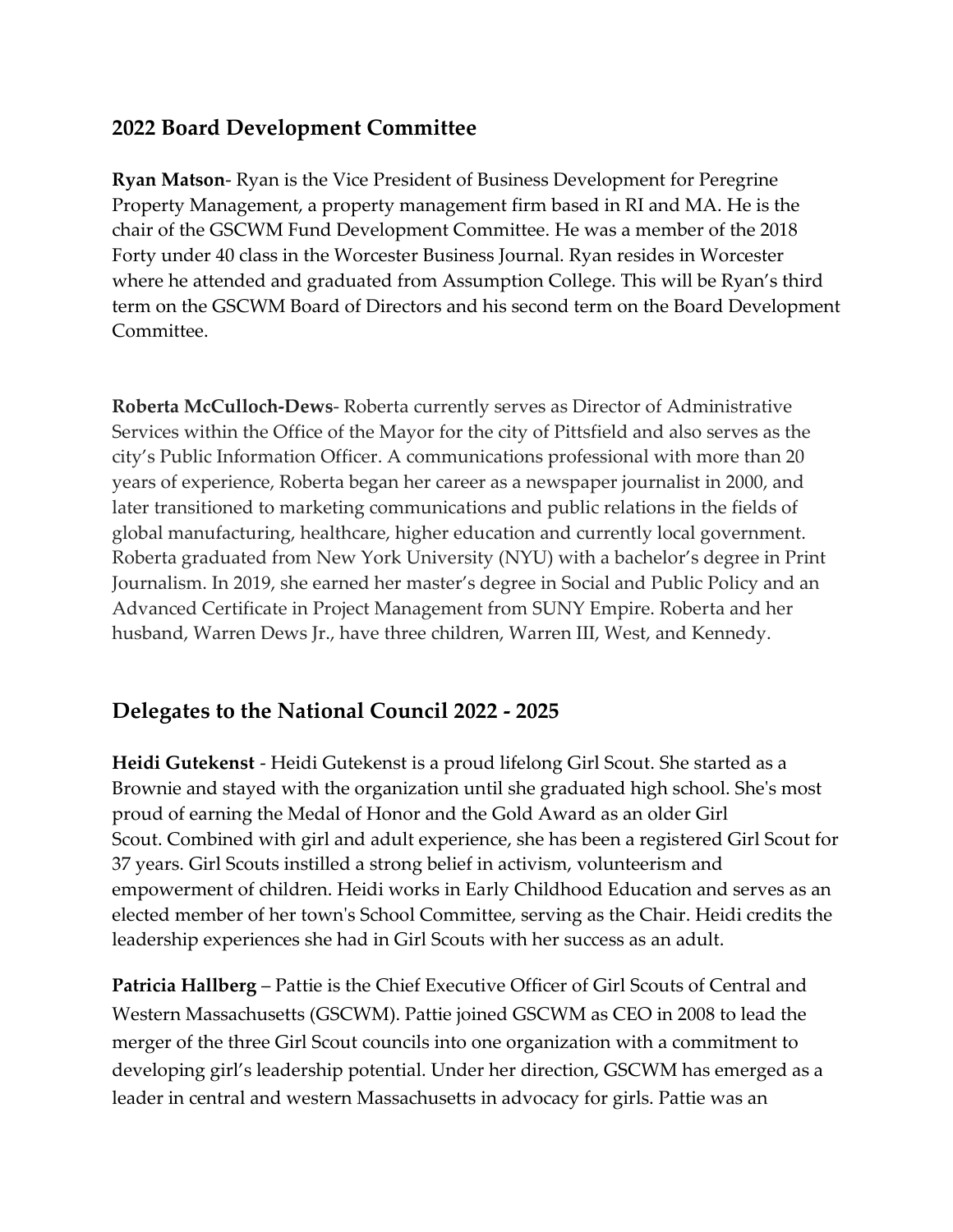inaugural member of the Hampden County Commission on the Status of Women and Girls. She serves as a Co-Chair for the Investing in Girls Alliance in Worcester, and is a founding member of the Leadership Institute for Political and Public Impact. She serves on the Board of the Employers Association of the Northeast and the Leadership Council of the Women's Initiative in Worcester where she serves as a member of the Diversity, Equity and Inclusion sub-committee. In 2013 she received the Outstanding Women in Business Award from the Worcester Business Journal and in 2020 was named to the Worcester Business Journal Power 50. In 2020 she received the Business West Women of Impact Award. Pattie has served as a National Council Session Delegate in 2008, 2011 and 2014 and will serve as an Alternate Delegate for the upcoming National Council Session in 2023.

**Patricia Minton**- Patricia is the mother of two teenage Girl Scouts and a Girl Scout Leader. Girl Scouts has been a part of her life for 14 years and counting. Patricia herself was a Girl Scout for three years and has been a Girl Scout leader for 11 years. She is a member of the Shrewsbury Service Unit Team and has helped organize several Bridging events, Girl Scout booths at their town festivals, recruitment drives, town cookie booth allocations, and planning the Shrewsbury Encampments. Patricia loves the experiences that Girl Scouting has provided to her troop members, herself, and her children.

**Isabella Paul**- Isabella has been a Girl Scout for eight years. She earned her Bronze Award and is currently working on her Silver Award supporting neurodiverse students. She is an 8th grade student at Luther Burbank Middle School in Lancaster. Isabella has been a member of her Student Council for three consecutive years. She is passionate about music, playing the clarinet and singing in chorus and A Cappella groups, while earning an invitation to participate in the Massachusetts Districts Chorus Festival. She is an active member of Best Buddies and in her free time participates in Drama/Theater Clubs and loves to Ski.

**Addison Witkes**- Addison has been a Girl Scout for 11 years and has been a member of the Girl Leadership Board for five years. She is also a girl member of the Board of Directors and ends her term in 2023. This will be Addison's second term as a National Delegate as she served her first term as a delegate at the 2020 National Council Session held virtually. Addison has earned both her Bronze and Silver Awards. Addison spends most of her summers at Camp Bonnie Brae, this summer will be her seventh year. She has completed her CIT I at Camp Bonnie Brae and is excited to return. Addison is currently a sophomore at Wachusett Regional High School. In her free time, Addison